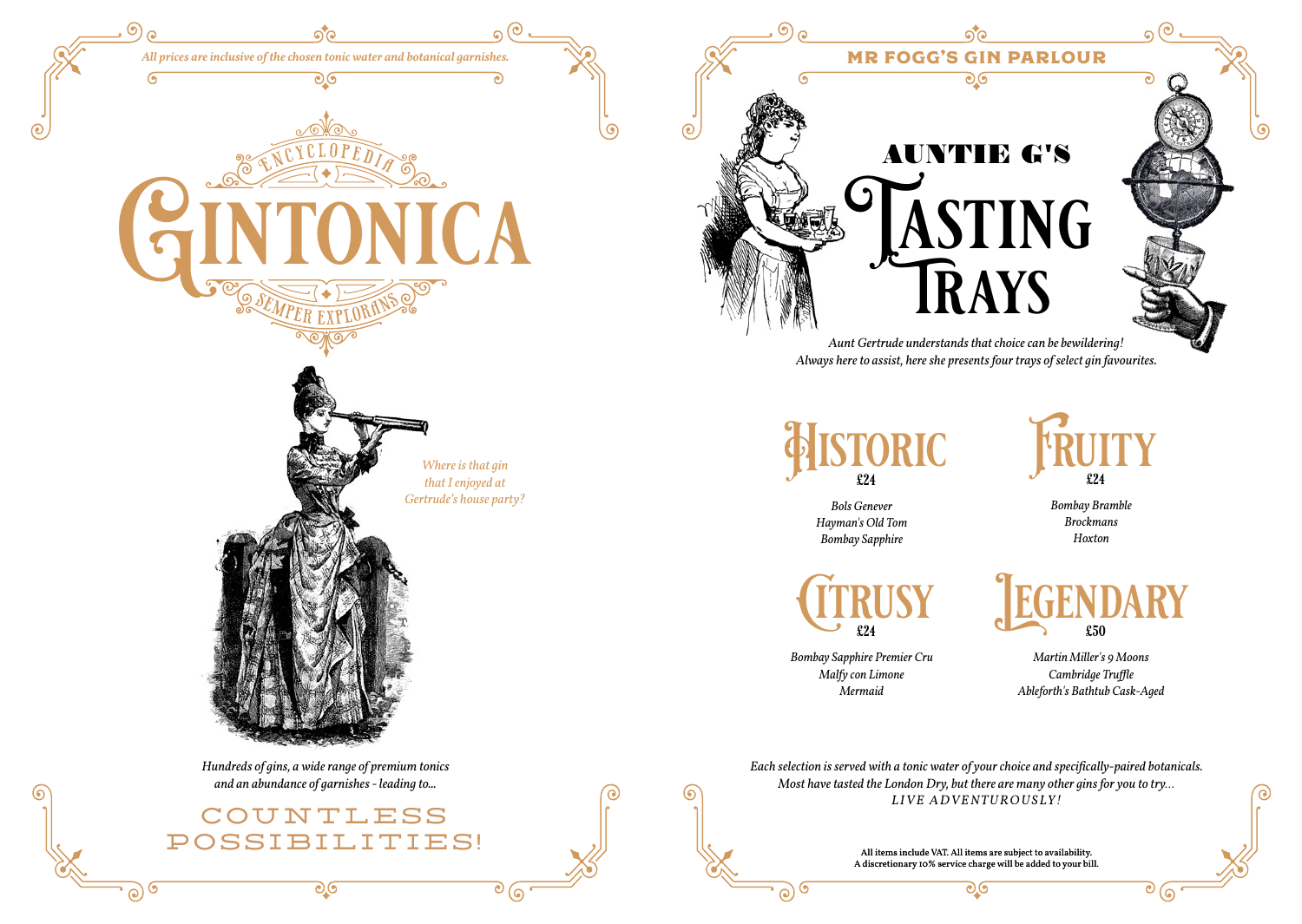$\sqrt{2}$ 

Ċ

ಾ

 $\circ$  ල

### Limited Edition & Vintage Gin

*- SUGGESTED GARNISH - BARTENDER'S RECOMMENDATION*

| Ferdinand's Saar Gold Cap GERMANY 49% £45 |  |
|-------------------------------------------|--|
|                                           |  |
|                                           |  |
|                                           |  |



All prices are inclusive of the chosen tonic water and botanical garnishes. Spirits are served in 50ml measures as standard, but are also available in 25ml measures. ಲಿ.७

#### Citrus Gin

م

#### *- SUGGESTED GARNISH - JUNIPER BERRIES - LEMON THYME - DRIED CITRUS*

| Dry, Orange, Grapefruit                    |
|--------------------------------------------|
| Bombay Sapphire Premier Cru ENGLAND 47%£13 |
| Dry, Orange, Lemon                         |
|                                            |
| Dry, Juniper, Orange                       |
|                                            |
| Dry, Orange, Cardamom                      |
|                                            |
| Dry, Lemon, Orange                         |
|                                            |
| Smooth, Orange, Lemon                      |
|                                            |
| Citrus, Juniper, Herbal                    |
|                                            |
| Dry, Jasmine, Lemon                        |
|                                            |
| Fresh, Orange, Bergamot                    |
|                                            |
| Dry, Persian Lime, Mandarin                |
|                                            |
| Smooth, Yuzu, Herbs                        |
|                                            |
| Smooth, Orange, Grapefruit                 |
| Liverpool Valencian Orange ENGLAND 43%£15  |
| Dry, Orange, Juniper                       |
|                                            |
| Orange, Violet, Pepper                     |

All items include VAT. All items are subject to availability. A discretionary 10% service charge will be added to your bill. ಲಿ.७

<u>(၅</u>

 $\odot)$ 

 $\overline{\mathcal{O}}\mathcal{O}$ ්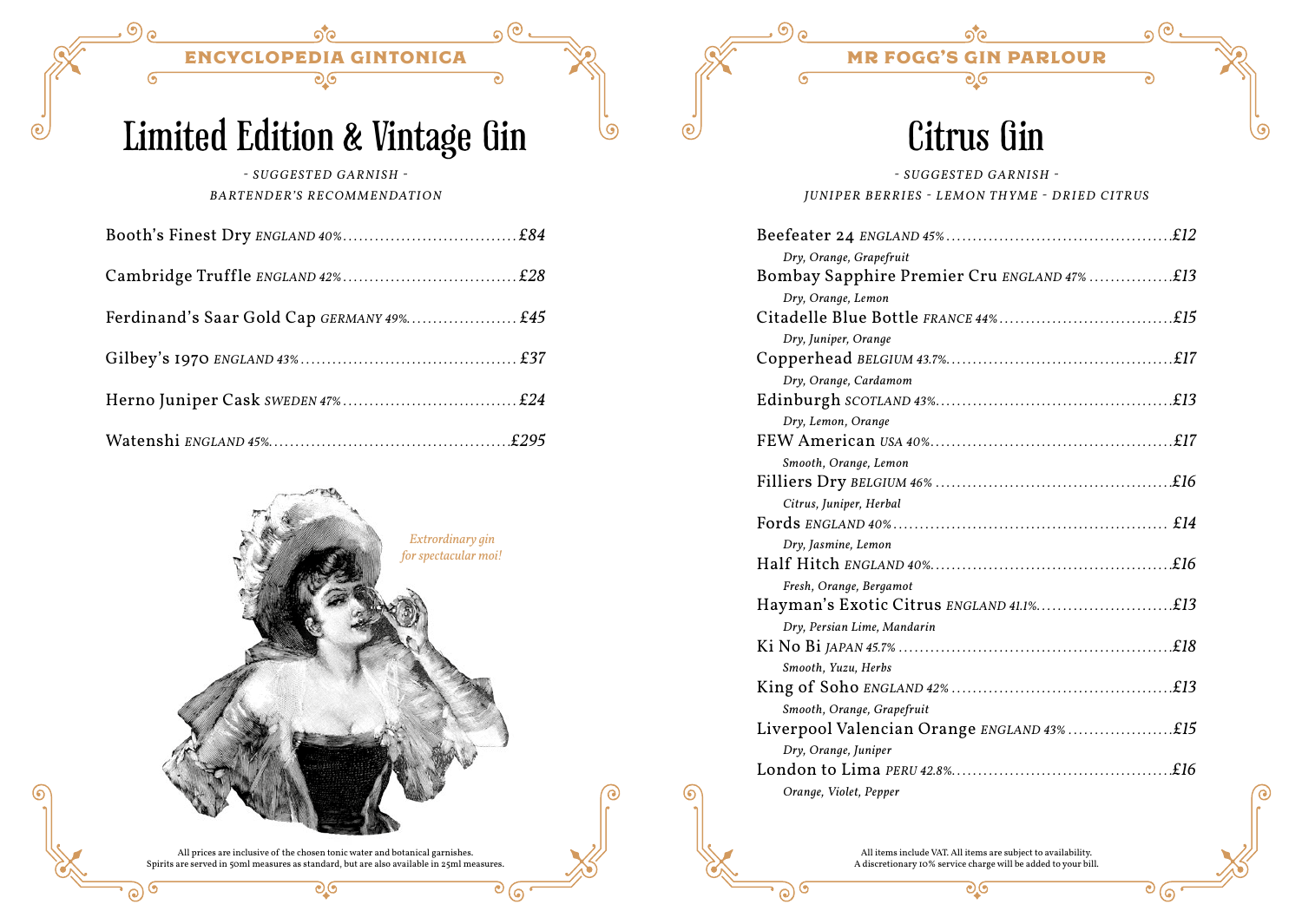$\overline{G}$ 

G

ര

Ċ

ಾ

 $\overline{\circ}$   $\overline{\circ}$ 

ௌ

*CITRUS GIN CONT.*

| Sweet, Lemon, Fresh                    |  |
|----------------------------------------|--|
|                                        |  |
| Dry, Lime, Pepper                      |  |
|                                        |  |
| Dry, Orange, Lemon                     |  |
|                                        |  |
| Dry, Orange, Grapefruit                |  |
|                                        |  |
| Dry, Orange, Grapefruit                |  |
|                                        |  |
| Dry, Yuzu, Herbal                      |  |
|                                        |  |
| Dry, Grapefruit, Juniper               |  |
|                                        |  |
| Dry, Orange, Lemon                     |  |
|                                        |  |
| Sweet, Orange, Lemon                   |  |
|                                        |  |
| Dry, Orange, Lemon                     |  |
| Tanqueray Rangpur SCOTLAND 41.3% £12.5 |  |
| Dry, Lime, Mandarin                    |  |
|                                        |  |
| Dry, Pomegranate, Orange               |  |
| Whitley Neill Original ENGLAND 43% £12 |  |
| Smooth, Blood Orange, Grapefruit       |  |



ಲ್ಲಿ

*- SUGGESTED GARNISH - J U N I P E R B E RRI E S - O R AN G E - G I N G E R S L I C E - B AY L E AF*

Spiced Gin

ত

 $\overline{\mathcal{O}}\mathcal{O}$ ්

6

 $\overline{\mathcal{O}}$ 

 $\odot$ 

| Audemus Pink Pepper FRANCE 44%£15.5              |
|--------------------------------------------------|
| Dry, Peppercorn, Cardamom                        |
|                                                  |
| Dry, Liquorice, Chamomile                        |
|                                                  |
| Dry, Mandarin, Cardamom                          |
| City of London Christopher Wren ENGLAND 45.3%£14 |
| Smooth, Liquorice, Juniper                       |
|                                                  |
| Dry, Liquorice, Orange Peel                      |
| Copperhead Gibson Edition BELGIUM 40%£17         |
| Earthy, Pepper, Allspice                         |
|                                                  |
| Bitter, Ceylon Pepper, Cardamom                  |
| Darnley's View Spiced SCOTLAND 42.7% £12.5       |
| Dry, Peppercorn, Ginger                          |
|                                                  |
| Smooth, Juniper, Lime                            |
|                                                  |
| Smooth, Pepper, Apple                            |
| Edgerton Original Pink ENGLAND 45% £12.5         |
| Dry, Orange, Juniper                             |
|                                                  |
| Sweet, Rich, Honey                               |
| Gin Del Professore Madame ITALY 42.9%£16         |
| Smoky, Cinnamon, Rose                            |
| Gin Del Professore Monsieur ITALY 43.7%£16       |
| Smoky, Cinnamon, Bergamot                        |

All items include VAT. All items are subject to availability. A discretionary 10% service charge will be added to your bill. ಲ್ಲಿ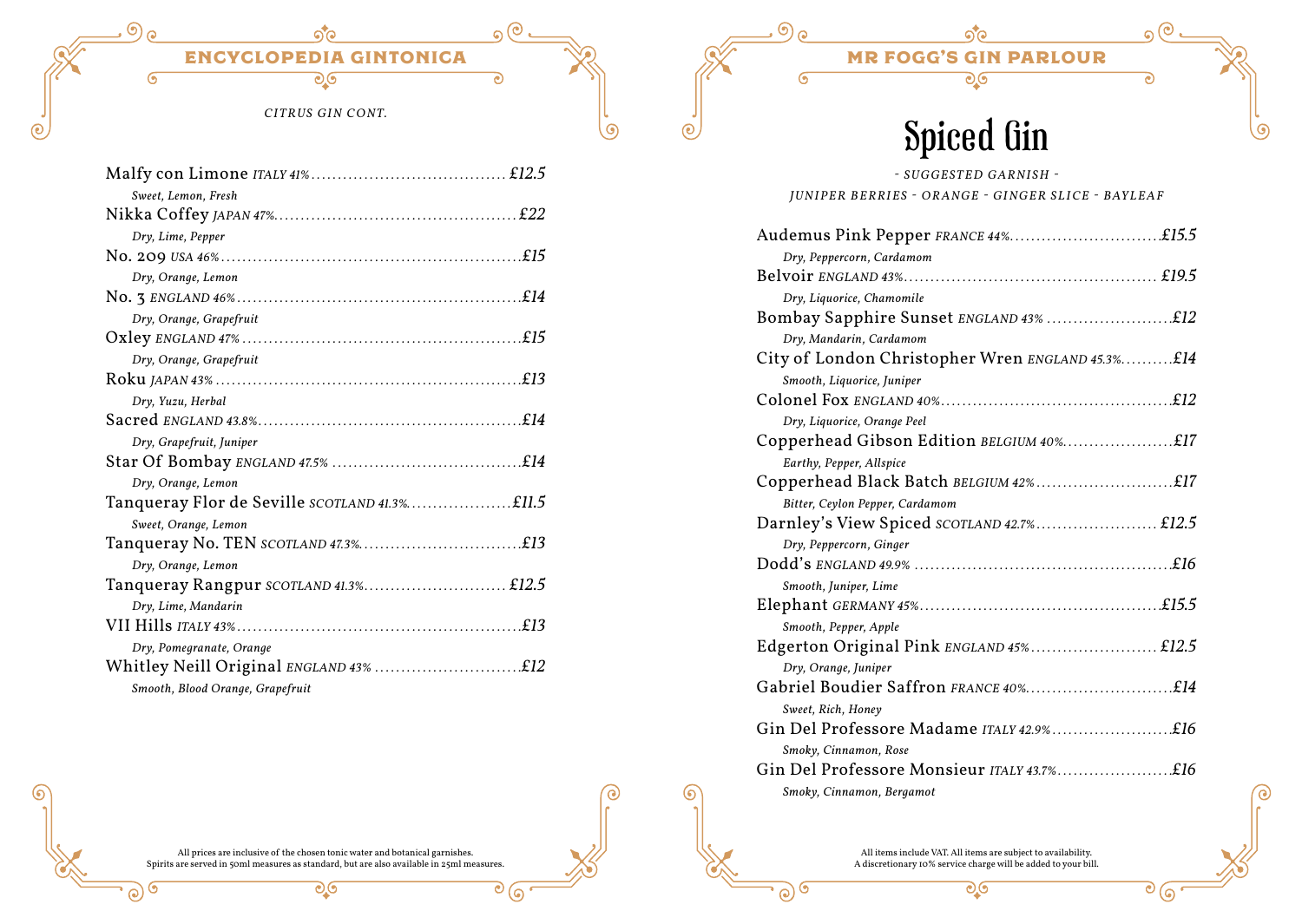$\Omega$ 

 $\overline{\circ}$   $\overline{\circ}$ 

 $\odot$ 

#### *SPICED GIN CONT.*

| Dry, Pepper, Sansho Berry               |
|-----------------------------------------|
|                                         |
| Dry, Cardamom, Violet                   |
|                                         |
| Dry, Pepper, Lemon                      |
|                                         |
| Dry, Cardamom, Chilli                   |
|                                         |
| Smooth, Cardamom, Juniper               |
|                                         |
| Grapefruit, Earthy Pine                 |
|                                         |
| Dry, Pepper, Juniper                    |
|                                         |
| Smooth, Cinnamon, Bergamot              |
|                                         |
| Dry, Fennel, Cardamom                   |
| The Bitter Truth Pink GERMANY 40% £15.5 |
| Dry, Liquorice, Caraway                 |
|                                         |
| Dry, Grapefruit, Liquorice              |
|                                         |
| Smooth, Chestnut, Juniper               |
|                                         |
| Black Pepper, Pimento, Red Pepper       |

All prices are inclusive of the chosen tonic water and botanical garnishes. Spirits are served in 50ml measures as standard, but are also available in 25ml measures. ಲ್ಲಿ

### ENCYCLOPEDIA GINTONICA MR FOGG'S GIN PARLOUR

ಾ

 $\overline{G}$ 

 $\mathcal{C}$ 

 $\odot)$ 

### Floral Gin

*- SUGGESTED GARNISH - JUNIPER BERRIES - MINT - SAGE - DRIED APPLE*

| Dry, Chamomile, Juniper                                        |
|----------------------------------------------------------------|
| Bobby's Schiedam Dry NETHERLANDS 42%£15                        |
| Dry, Lime, Ginger                                              |
| Bombay Sapphire English Estate ENGLAND 41% £13                 |
| Citrus, Rosehip, Toasted Hazelnut                              |
|                                                                |
| Smooth, Grape, Nutmeq                                          |
|                                                                |
| Dry, Cucumber, Juniper                                         |
|                                                                |
| Sweet, Rose, Chamomile                                         |
| Hendrick's Midsummer Solstice SCOTLAND 43.4% £13.5             |
| Rose, Strawberry, Juniper                                      |
|                                                                |
| Bitter, Lotus Flower, Wormwood                                 |
|                                                                |
| Sweet, Cherry Blossom, Yuzu                                    |
|                                                                |
| Tart, Hibiscus, Cherry                                         |
| Secret Garden Apothecary Rose SCOTLAND 39% £18                 |
| Sweet, Citrus, Rose                                            |
| Secret Garden Chamomile & Cornflower SCOTLAND 39%£18           |
| Sweet, Chamomile, Cornflower                                   |
| Secret Garden Elderflower & Jasmine scorLAND 39% £18           |
| Sweet, Elderflower, Jasmine                                    |
| Secret Garden Lavender & Echinacea scotLAND 39%£18             |
| Sweet, Lavender, Echinacea                                     |
| Secret Garden Lemon Verbena SCOTLAND 39% £18                   |
| Sweet, Lemon, Herbal                                           |
| All items include VAT. All items are subject to availability.  |
| A discretionary 10% service charge will be added to your bill. |

<u>್ರಾ</u>

 $\overline{G}$ 

0

ര

 $\overline{\mathcal{O}}\mathcal{O}$ ි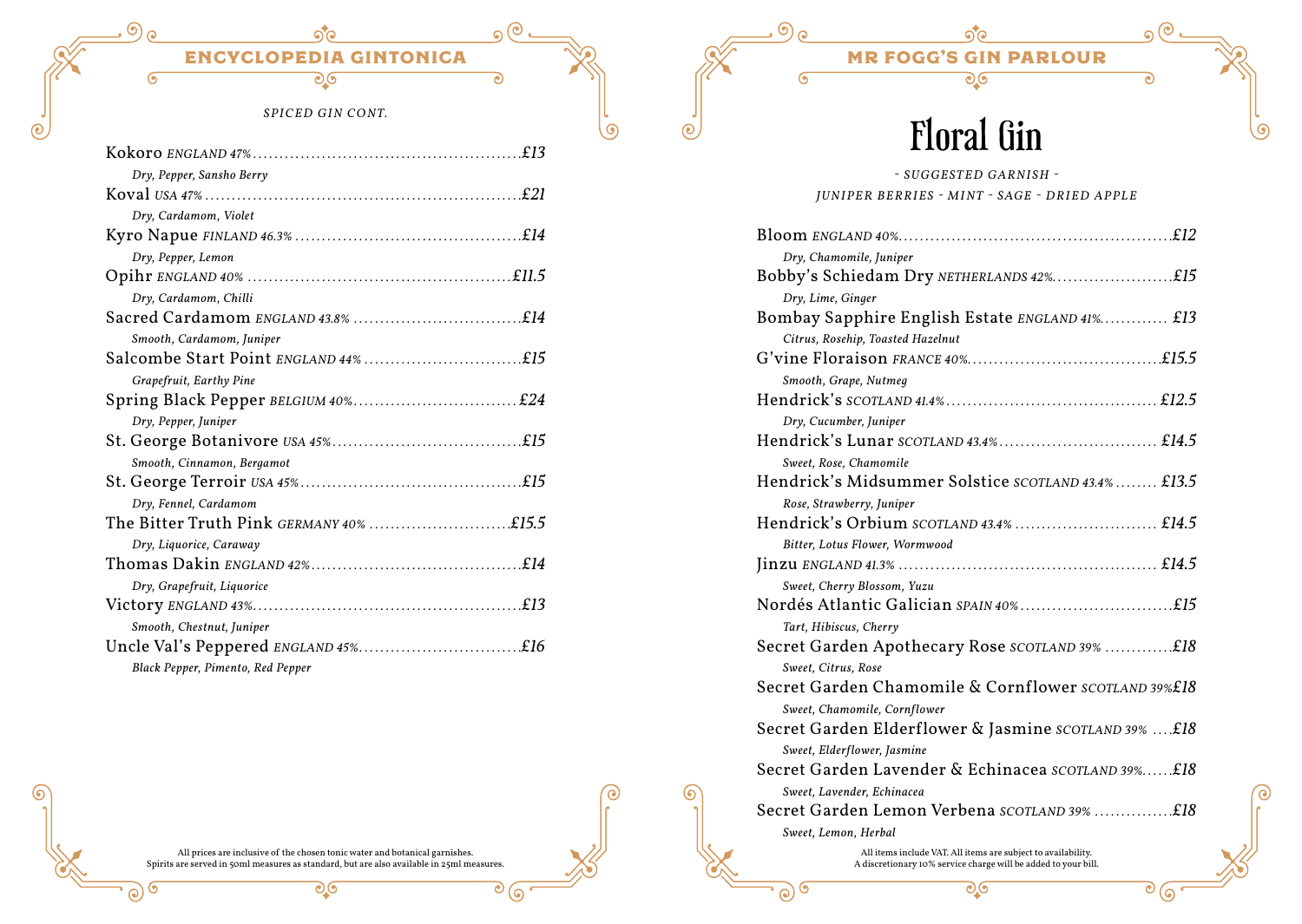

### Herbal Gin

*- SUGGESTED GARNISH - J U N I P E R B E RRI E S - RO S E M ARY - T H Y M E - D RI E D L E M O N*

| Fresh, Thistle, Juniper               |
|---------------------------------------|
|                                       |
| Dry, Lime, Lavender                   |
|                                       |
| Dry, Lavender, Peppercorn             |
|                                       |
| Fresh, Chamomile, Clove               |
|                                       |
| Dry, Seaweed, Clove                   |
|                                       |
| Fresh, Mint, Juniper                  |
|                                       |
| Creamy, Fennel, Orange                |
| Drumshanbo Gunpowder IRELAND 43%£17.5 |
| Dry, Gunpowder Tea, Grapefruit        |
|                                       |
| Dry, Tea, Grapefruit                  |
|                                       |
| Dry, Sage, Thyme                      |
|                                       |
| Fresh, Ivy, Juniper                   |

All prices are inclusive of the chosen tonic water and botanical garnishes. Spirits are served in 50ml measures as standard, but are also available in 25ml measures. ಲ್ಲಿ

0

ര

ೌ $\overline{\mathbb{G}}$ ್

|                              | <b>MR FOGG'S GIN PARLOUR</b>                       |    |
|------------------------------|----------------------------------------------------|----|
| (၅                           | ಲ್ಲಂ                                               | e. |
|                              |                                                    |    |
| Smooth, Earl Grey, Bergamot  |                                                    |    |
|                              | Filliers Dry 28 Pine Tree Blossom BELGIUM 43.7%£18 |    |
| Citrus, Cardamom, Coriander  |                                                    |    |
|                              |                                                    |    |
| Bitter, Samphire, Juniper    |                                                    |    |
|                              |                                                    |    |
| Fresh, Rosemary, Olive       |                                                    |    |
|                              |                                                    |    |
| Dry, Rosemary, Lavender      |                                                    |    |
|                              |                                                    |    |
| Dry, Sansho, Yuzu            |                                                    |    |
|                              |                                                    |    |
| Smooth, Tea, White Chocolate |                                                    |    |
|                              |                                                    |    |
| Dry, Juniper, Green Wood     |                                                    |    |
|                              |                                                    |    |
| Wet, Olive, Spice            |                                                    |    |
|                              |                                                    |    |
| Fresh, Elderflower, Lemon    |                                                    |    |
|                              |                                                    |    |
| Eroch Sago Mint              |                                                    |    |

ە

| Wet, Olive, Spice                |  |
|----------------------------------|--|
|                                  |  |
| Fresh, Elderflower, Lemon        |  |
|                                  |  |
| Fresh, Sage, Mint                |  |
|                                  |  |
| Fresh, Basil, Fennel             |  |
|                                  |  |
| Dry, Sage, Apple                 |  |
|                                  |  |
| Dry, Thyme, Lavender             |  |
|                                  |  |
| Dry, Chamomile, Honey            |  |
|                                  |  |
| Fresh, Mint, Chamomile           |  |
|                                  |  |
| Musty, Elderflower, Calamus Root |  |

All items include VAT. All items are subject to availability. A discretionary 10% service charge will be added to your bill. ಲಿ.७

<u>(၅</u>

 $\odot)$ 

 $\overline{\mathcal{O}}\mathcal{O}$ ි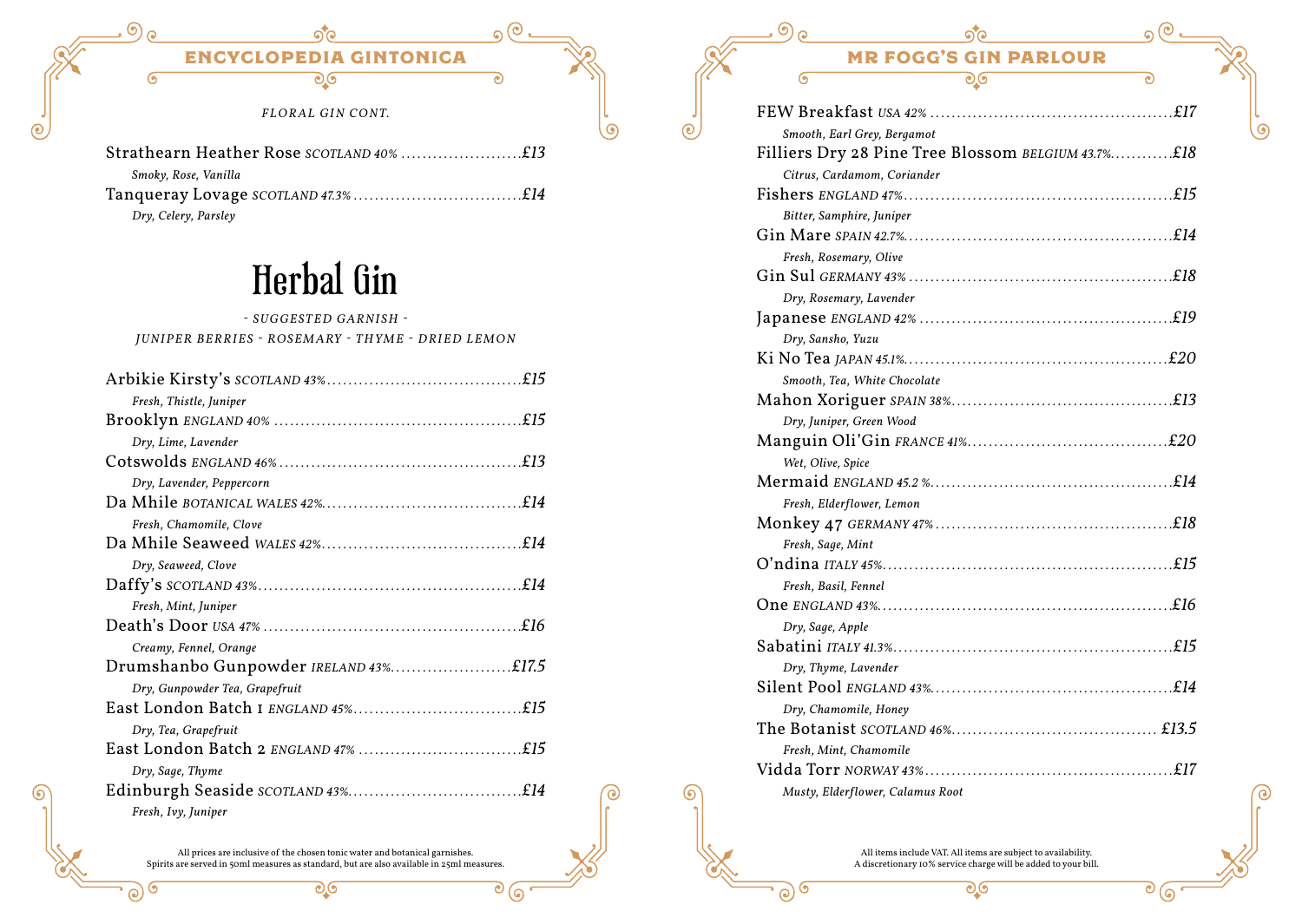$\overline{G}$ 

 $\epsilon$ 

Ċ

ত

 $\overline{\circ}$  (ඉ

ௌ

# Juniper-lead Gin

*- SUGGESTED GARNISH - JUNIPER BERRIES - DRIED LIME - SAGE*

| Dry, Juniper, Coriander   |
|---------------------------|
|                           |
| Dry, Juniper, Coriander   |
|                           |
| Dry, Juniper, Coriander   |
|                           |
| Dry, Lavender, Juniper    |
|                           |
| Dry, Juniper, Liquorice   |
|                           |
| Dry, Juniper, Citrus      |
|                           |
| Dry, Juniper, Lemon       |
|                           |
| Dry, Juniper, Orange      |
|                           |
| Juniper, Cardamom, Herbs  |
|                           |
| Lemon, Juniper, Coriander |
|                           |
| Dry, Juniper, Lavender    |
|                           |
| Dry, Orange, Cardamom     |
|                           |
| Dry, Lemon, Liquorice     |
|                           |
| Dry, Pepper, Lemon        |

All prices are inclusive of the chosen tonic water and botanical garnishes. Spirits are served in 50ml measures as standard, but are also available in 25ml measures. ಲಿ.७

### ENCYCLOPEDIA GINTONICA MR FOGG'S GIN PARLOUR

ಾ

 $\overline{\mathcal{O}}(\overline{\mathcal{O}})$ 

6

<u>(၅</u>

 $\odot)$ 

| Dry, Juniper, Orange     |
|--------------------------|
|                          |
| Dry, Juniper, Pepper     |
|                          |
| Dry, Juniper, Aniseed    |
|                          |
| Dry, Juniper, Lemon      |
|                          |
| Fresh, Orange, Liquorice |
|                          |
| Dry, Citrus, Juniper     |
|                          |
| Dry, Juniper, Cardamom   |
|                          |
| Dry, Juniper, Orange     |
|                          |
| Dry, Juniper, Lemon      |
|                          |
| Dry, Pepper, Juniper     |
|                          |
| Dry, Juniper, Orange     |
|                          |
| Dry, Violet, Juniper     |

### Barrel-aged Gin

*- SUGGESTED GARNISH - J U N I P E R B E RRI E S - D RI E D O R AN G E - B AY L E AF*

Ableforth's Bathtub Cask-Aged **ENGLAND** 43.3%..............£13 *Sweet, Orange, Vanilla* Beefeater Burrough's Reserve *ENGLAND 43%. . . £22 Smooth, Oak, Orange*

> All items include VAT. All items are subject to availability. A discretionary 10% service charge will be added to your bill. စ) (၅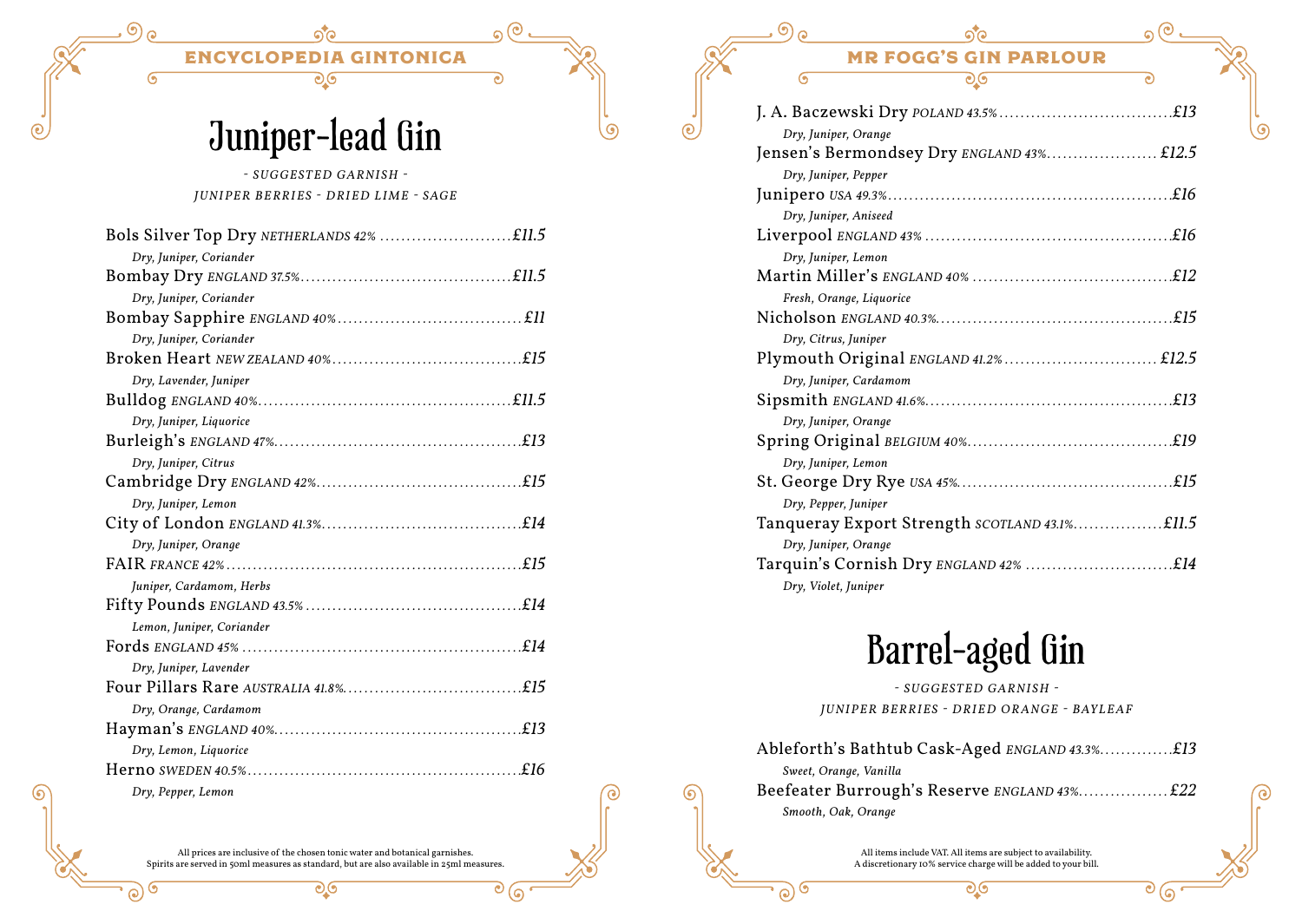Ġ

ত

 $\overline{\circ}$   $\overline{\circ}$ 

 $\odot$ 

*BARREL-AGED GIN CONT.*

| Bols Genever 1575 Barrel Aged NETHERLANDS 42%£16 |
|--------------------------------------------------|
| Oak, Smoke, Aniseed                              |
|                                                  |
| Dry, Pine, Oak                                   |
|                                                  |
| Dry, Tobacco, Orange                             |
| Dictador Colombian Ortodoxy COLOMBIA 43% £14.5   |
| Dry, Ginger, Pepper                              |
| Dictador Colombian Treasure COLOMBIA 43% £16.5   |
| Oak, Mandarin, Pepper                            |
|                                                  |
| Oak, Spice, Orange                               |
| No. 209 Chardonnay Barrel Reserve USA 46%£20     |
| Smooth, Rich, Orange                             |

#### Genever

*- SUGGESTED GARNISH - J U N I P E R B E RRI E S - D RI E D L E M O N - RO S E M ARY*

| Dry, Clove, Juniper                             |  |
|-------------------------------------------------|--|
|                                                 |  |
| Smooth, Aniseed, Smoke                          |  |
| Old Duff Genever Single Malt NETHERLANDS 45%£18 |  |
| Dry, Musty, Juniper                             |  |

# Sloe Gin

ত

*- SUGGESTED GARNISH - JUNIPER BERRIES - BLUEBERRIES - RED AMARANTH*

6

<u>(၅</u>

 $\odot)$ 

| Spice, Apple, Lavender  |  |
|-------------------------|--|
|                         |  |
| Rich, Cherry, Dry       |  |
|                         |  |
| Dry, Almond, Dark Fruit |  |
|                         |  |
| Tart, Cherry, Sherry    |  |
|                         |  |
| Dry, Tart, Red Berries  |  |

# Old Tom Gin

*- SUGGESTED GARNISH - JUNIPER BERRIES - DRIED GRAPEFRUIT - LEMON THYME*

All items include VAT. All items are subject to availability. A discretionary 10% service charge will be added to your bill. ಲಿ.७

ಲ್ಲಿ

 $\overline{G}$ 

 $\epsilon$ 

ര

 $\overline{\circ}$  (ඉ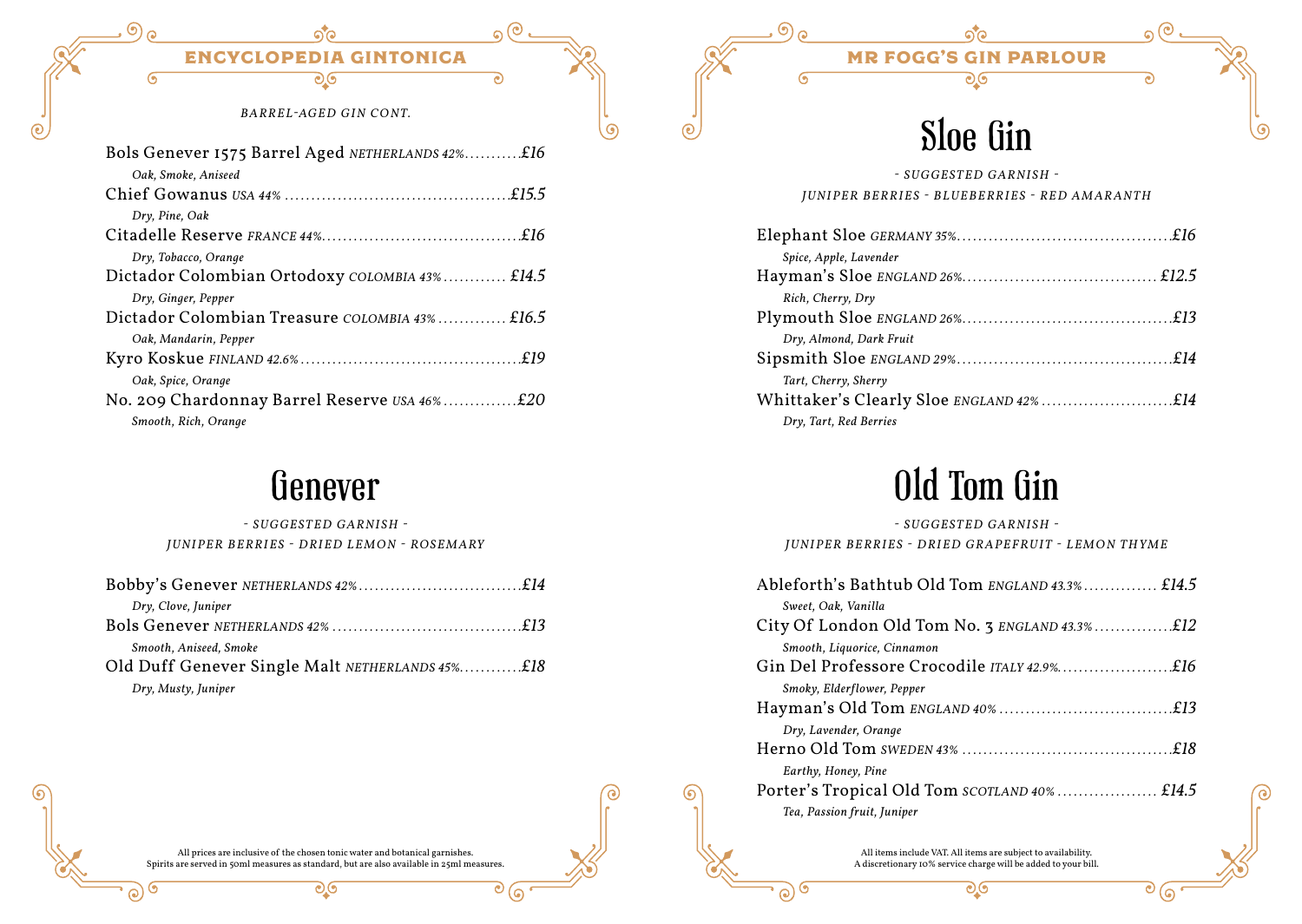$\overline{G}$ 

e)

Ċ

ত

 $\odot$  ල

ഭ

# Navy Strength Gin

*- SUGGESTED GARNISH - JUNIPER BERRIES - LEMON THYME - DRIED APPLE*

| Ableforth's Bathtub Navy Strength ENGLAND 57%£15        |
|---------------------------------------------------------|
| Spice, Citrus, Cardamom                                 |
| Dodd's Kew Explorer's Strength ENGLAND 57.3% £14.5      |
| Fresh, Eucalyptus, Orange                               |
| Four Pillars Navy Strength AUSTRALIA 58.8%£18           |
| Dry, Orange                                             |
| Hayman's Royal Dock ENGLAND 57%  £14.5                  |
| Lemon, Nutmeg, Juniper                                  |
|                                                         |
| Pepper, Lemon, Juniper                                  |
| Hidden Curiosities Aranami Strength ENGLAND 59% £22     |
| Dry, Yuzu, Cherry Blossom                               |
|                                                         |
| Dry, Yuzu, Pepper                                       |
| Martin Miller's Westbourne Strength ENGLAND 45.2 %  £15 |
| Fresh, Dry, Cucumber                                    |
|                                                         |
| Smooth, Citrus, Juniper                                 |
|                                                         |
| Dry, Spice, Orange                                      |
|                                                         |
| Dry, Orange, Juniper                                    |
| Spirit of Hven Navy Strength SWEDEN 57.1% £18           |
| Dry, Elderflower, Juniper                               |
| Tarquin's The Seadog Navy Strength ENGLAND 57% £16.5    |
| Smooth, Violet, Cardamom                                |

# Fruity Gin

ত

 $\odot$  ල

6

G

 $\odot$ 

#### *- SUGGESTED GARNISH - BARTENDER'S RECOMMENDATION*

| Zesty, Citrus, Blood Orange                    |  |
|------------------------------------------------|--|
|                                                |  |
| Fruity, Strawberry, Red Berries                |  |
|                                                |  |
| Fruity, Blackberry, Raspberry                  |  |
|                                                |  |
| Fruity, Blueberry, Blackberry                  |  |
|                                                |  |
| Citrus, Apricot, Pear                          |  |
|                                                |  |
| Citrus, Coconut, Grapefruit                    |  |
|                                                |  |
| Zesty, Lemon, Liquorice                        |  |
|                                                |  |
| Dry, Chocolate, Orange Marmalade               |  |
| Sipsmith Zesty Orange ENGLAND 40%£15           |  |
| Zesty, Citrus, Orange                          |  |
|                                                |  |
| Fruity, Lemon, Rhubarb                         |  |
| Whitley Neill Rhubarb & Ginger ENGLAND 43% £12 |  |
| Spice, Ginger, Rhubarb                         |  |
|                                                |  |
| Fruity, Apricot, Pear                          |  |

All prices are inclusive of the chosen tonic water and botanical garnishes. Spirits are served in 50ml measures as standard, but are also available in 25ml measures.

ಲ್ಲಿ

All items include VAT. All items are subject to availability. A discretionary 10% service charge will be added to your bill. ಲ್ಲಿ